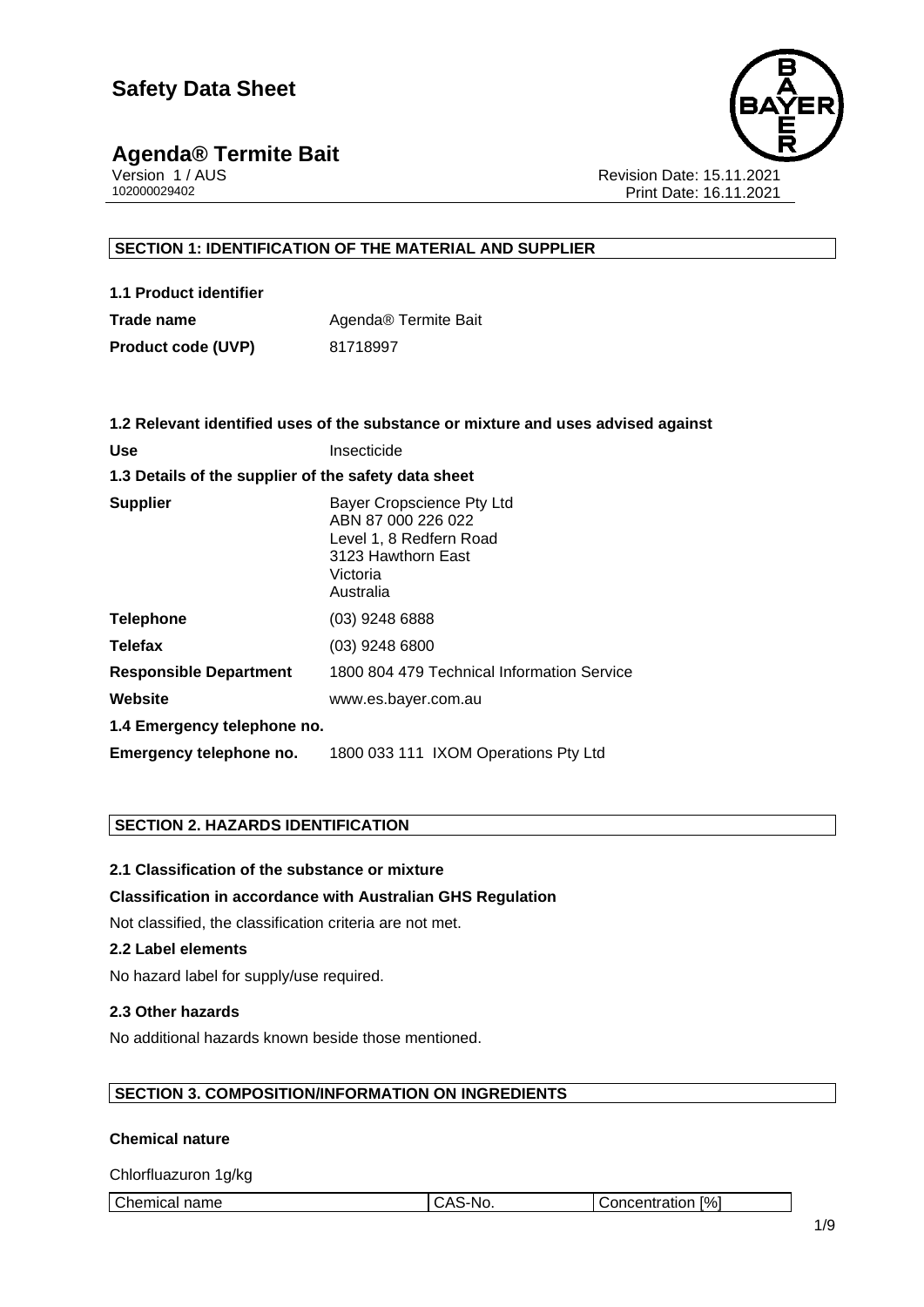### **Agenda® Termite Bait 2/9 2/9 2/9 2/9 2/9 2/9 2/9 2/9 2/9 2/9 2/9 2/9 2/9 2/9 2/9 2/9 2/9 2/9 2/9 2/9 2/9 2/9 2/9 2/9 2/9 2/9 2/9 2/9 2/9 2/9 2/9 2/9 2/9**



Version 1 / AUS Revision Date: 15.11.2021 102000029402 Print Date: 16.11.2021

| Chlorfluazuron                            | 71422-67-8 | 0.10 |
|-------------------------------------------|------------|------|
| Other ingredients (non-hazardous) to 100% |            |      |

#### **SECTION 4. FIRST AID MEASURES**

**If poisoning occurs, immediately contact a doctor or Poisons Information Centre (telephone 13 11 26), and follow the advice given. Show this Safety Data Sheet to the doctor.**

#### **4.1 Description of first aid measures**

| <b>General advice</b>                                                          | When possible, have the product container or label with you when<br>calling a poison control center or doctor or going for treatment.                                                                     |  |
|--------------------------------------------------------------------------------|-----------------------------------------------------------------------------------------------------------------------------------------------------------------------------------------------------------|--|
| <b>Inhalation</b>                                                              | Move the victim to fresh air and keep at rest. If symptoms persist, call a<br>physician.                                                                                                                  |  |
| <b>Skin contact</b>                                                            | Wash off with soap and water.                                                                                                                                                                             |  |
| Eye contact                                                                    | In case of eye contact, remove contact lens and rinse immediately with<br>plenty of water, also under the eyelids, for at least 15 minutes. Get<br>medical attention if irritation develops and persists. |  |
| Ingestion                                                                      | If symptoms persist, call a physician.                                                                                                                                                                    |  |
| 4.2 Most important symptoms and effects, both acute and delayed                |                                                                                                                                                                                                           |  |
| <b>Symptoms</b>                                                                | No symptoms known or expected.                                                                                                                                                                            |  |
| 4.3 Indication of any immediate medical attention and special treatment needed |                                                                                                                                                                                                           |  |
| <b>Treatment</b>                                                               | Treat symptomatically.                                                                                                                                                                                    |  |

#### **SECTION 5. FIRE FIGHTING MEASURES**

#### **5.1 Extinguishing media**

| <b>Suitable</b>                                                 | Use water spray, alcohol-resistant foam, dry chemical or carbon<br>dioxide.                                                                                                                                                                                                                                                                                                                                                                                                             |
|-----------------------------------------------------------------|-----------------------------------------------------------------------------------------------------------------------------------------------------------------------------------------------------------------------------------------------------------------------------------------------------------------------------------------------------------------------------------------------------------------------------------------------------------------------------------------|
| 5.2 Special hazards arising<br>from the substance or<br>mixture | In the event of fire the following may be released:, Carbon dioxide<br>(CO2), Carbon monoxide (CO)                                                                                                                                                                                                                                                                                                                                                                                      |
| 5.3 Advice for firefighters                                     |                                                                                                                                                                                                                                                                                                                                                                                                                                                                                         |
| <b>Special protective</b><br>equipment for firefighters         | In the event of fire and/or explosion do not breathe fumes.                                                                                                                                                                                                                                                                                                                                                                                                                             |
| <b>Further information</b>                                      | Evacuate personnel to safe areas. Remove product from areas of fire,<br>or otherwise cool containers with water in order to avoid pressure<br>being built up due to heat. After fire is extinguished, do not turn on any<br>ignition source until the area is determined to be free from explosion or<br>fire hazard. Whenever possible, contain fire-fighting water by diking<br>area with sand or earth. Do not allow run-off from fire fighting to enter<br>drains or water courses. |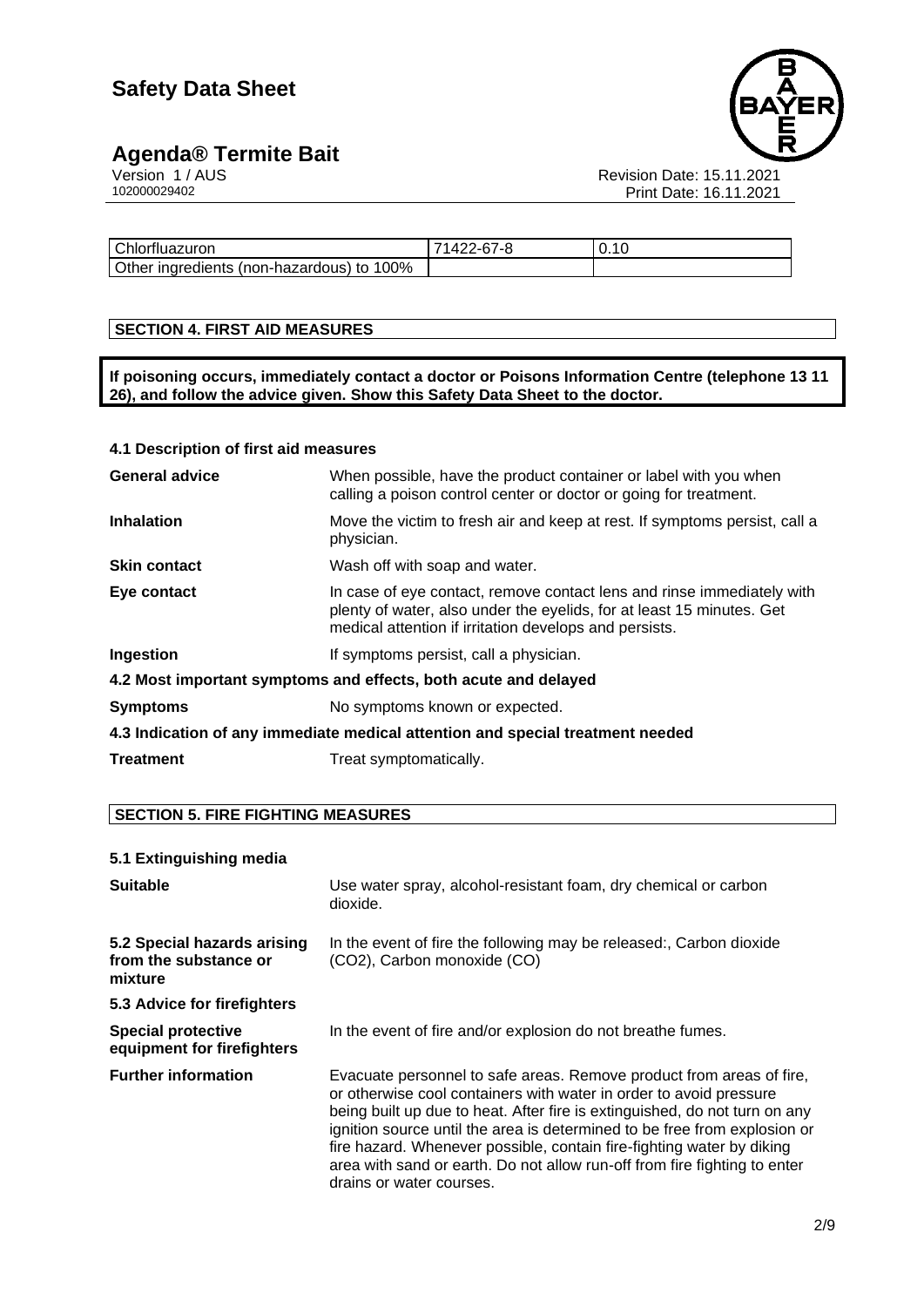## **Agenda® Termite Bait 3/9**



Version 1 / AUS **Revision Date: 15.11.2021** 102000029402 Print Date: 16.11.2021

**Hazchem Code**Not applicable

#### **SECTION 6. ACCIDENTAL RELEASE MEASURES**

#### **6.1 Personal precautions, protective equipment and emergency procedures**

| <b>Precautions</b>                                        | Keep people away from and upwind of spill/leak. Avoid contact with<br>spilled product or contaminated surfaces. When dealing with a<br>spillage do not eat, drink or smoke.                                                                                         |  |  |
|-----------------------------------------------------------|---------------------------------------------------------------------------------------------------------------------------------------------------------------------------------------------------------------------------------------------------------------------|--|--|
| <b>6.2 Environmental</b><br>precautions                   | Contain contaminated water and fire fighting water. Do not allow to<br>get into surface water, drains and ground water. If the product<br>contaminates rivers and lakes or drains inform respective authorities.                                                    |  |  |
| 6.3 Methods and materials for containment and cleaning up |                                                                                                                                                                                                                                                                     |  |  |
| Methods for cleaning up                                   | Clean floors and contaminated objects with plenty of water. Soak up<br>with inert absorbent material (e.g. sand, silica gel, acid binder,<br>universal binder, sawdust). Collect and transfer the product into a<br>properly labelled and tightly closed container. |  |  |
| 6.4 Reference to other<br>sections                        | Information regarding safe handling, see section 7.<br>Information regarding personal protective equipment, see section 8.<br>Information regarding waste disposal, see section 13.                                                                                 |  |  |

#### **SECTION 7. HANDLING AND STORAGE**

#### **7.1 Precautions for safe handling** Advice on safe handling No special precautions required. **Advice on protection against fire and explosion** No special precautions required. **Hygiene measures** When using, do not eat, drink or smoke. Remove soiled clothing immediately and clean thoroughly before using again. Wash hands thoroughly with soap and water after handling and before eating, drinking, chewing gum, using tobacco, using the toilet or applying cosmetics. Wash hands immediately after work, if necessary take a shower. **7.2 Conditions for safe storage, including any incompatibilities Requirements for storage areas and containers** Keep out of reach of children and animals. Keep containers tightly closed in a dry, cool and well-ventilated place. Keep away from direct sunlight. **Advice on common storage** Keep away from food, drink and animal feedingstuffs.

#### **SECTION 8. EXPOSURE CONTROLS / PERSONAL PROTECTION**

#### **8.1 Control parameters**

No known occupational limit values.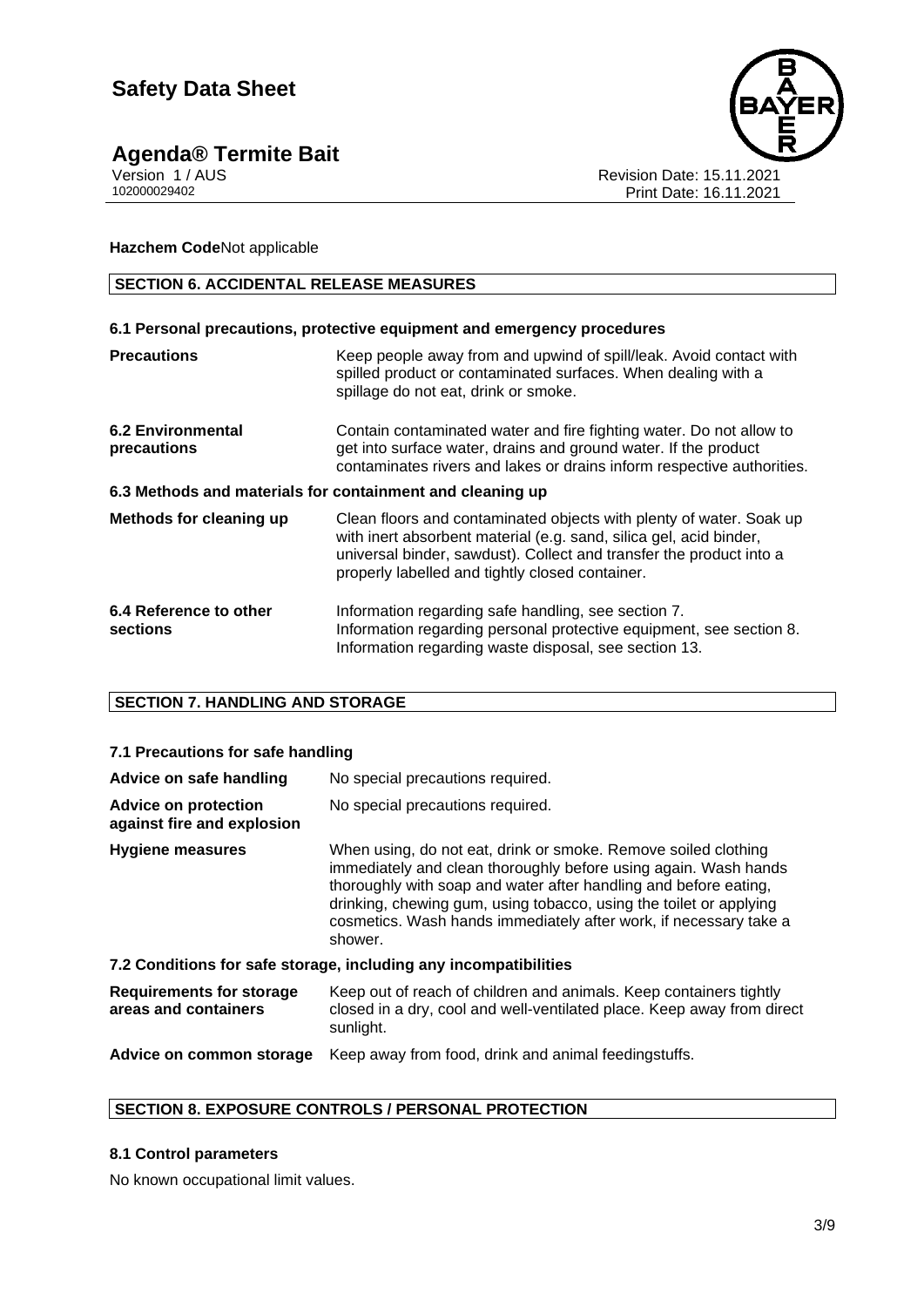**Agenda® Termite Bait 4/9 Agenda® Termite Bait** 



Version 1 / AUS Revision Date: 15.11.2021 102000029402 Print Date: 16.11.2021

| <b>Additional advice</b><br>Not established. |                                                                                                                                                                                                                                                                                                                                                                                                                                                                                                                                                                                                                                                                               |
|----------------------------------------------|-------------------------------------------------------------------------------------------------------------------------------------------------------------------------------------------------------------------------------------------------------------------------------------------------------------------------------------------------------------------------------------------------------------------------------------------------------------------------------------------------------------------------------------------------------------------------------------------------------------------------------------------------------------------------------|
| <b>8.2 Exposure controls</b>                 |                                                                                                                                                                                                                                                                                                                                                                                                                                                                                                                                                                                                                                                                               |
| <b>Respiratory protection</b>                | Wear respirator with a particle filter mask (protection factor 4)<br>conforming to European norm EN149FFP1 or equivalent.<br>Respiratory protection should only be used to control residual risk of<br>short duration activities, when all reasonably practicable steps have<br>been taken to reduce exposure at source e.g. containment and/or<br>local extract ventilation. Always follow respirator manufacturer's<br>instructions regarding wearing and maintenance.                                                                                                                                                                                                      |
| <b>Hand protection</b>                       | Please observe the instructions regarding permeability and<br>breakthrough time which are provided by the supplier of the gloves.<br>Also take into consideration the specific local conditions under which<br>the product is used, such as the danger of cuts, abrasion, and the<br>contact time.<br>Wear CE Marked (or equivalent) nitrile rubber gloves (minimum<br>thickness of 0,4 mm, minimum rate of permeability 480 min). Wash<br>when contaminated and dispose of when contaminated inside, when<br>perforated or when contamination on the outside cannot be removed.<br>Wash hands frequently and always before eating, drinking, smoking<br>or using the toilet. |
| Eye protection                               | Wear goggles (conforming to EN166, Field of Use $=$ 5 or equivalent).                                                                                                                                                                                                                                                                                                                                                                                                                                                                                                                                                                                                         |
| Skin and body protection                     | Wear standard coveralls and Category 3 Type 5 suit.<br>Wear two layers of clothing wherever possible. Polyester/cotton or<br>cotton overalls should be worn under chemical protection suit and<br>should be professionally laundered frequently.<br>If there is a risk of significant exposure, consider a higher protective<br>type suit.                                                                                                                                                                                                                                                                                                                                    |
| <b>General protective measures</b>           | In normal use and handling conditions please refer to the label<br>and/or leaflet. In all other cases the above mentioned<br>recommendations would apply.                                                                                                                                                                                                                                                                                                                                                                                                                                                                                                                     |
| <b>Engineering Controls</b>                  |                                                                                                                                                                                                                                                                                                                                                                                                                                                                                                                                                                                                                                                                               |
| Advice on safe handling                      | No special precautions required.                                                                                                                                                                                                                                                                                                                                                                                                                                                                                                                                                                                                                                              |

### **SECTION 9. PHYSICAL AND CHEMICAL PROPERTIES**

| 9.1 Information on basic physical and chemical properties |                   |  |
|-----------------------------------------------------------|-------------------|--|
| Form                                                      | powder            |  |
| <b>Colour</b>                                             | off-white         |  |
| Odour                                                     | No data available |  |
| <b>Odour Threshold</b>                                    | No data available |  |
| рH                                                        | $5 - 7$           |  |
| <b>Melting point/range</b>                                | No data available |  |
| <b>Boiling Point</b>                                      | No data available |  |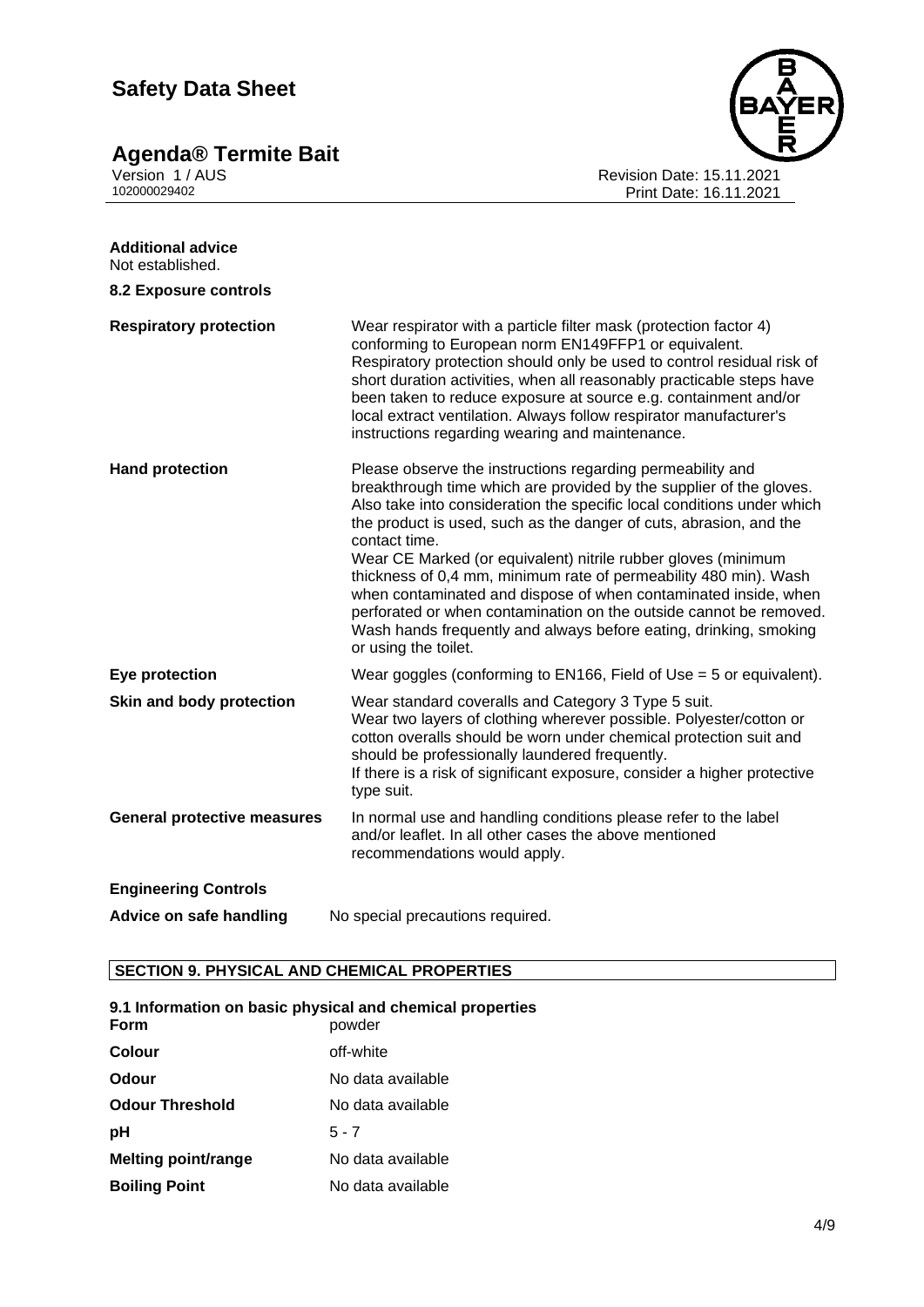### **Agenda® Termite Bait 5/9**9**9 5/9999 5/9 5/9 5/9 5/9 5/9 5/9 5/9 5/9 5/9 5/9 5/9 5/9 5/9 5/9 5/9 5/9 5/9 5/9 5/9 5/9 5/9 5/9 5/9 5/9 5/9 5/9 5/9 5/9 5/9 5/9**



Version 1 / AUS Revision Date: 15.11.2021 102000029402 Print Date: 16.11.2021

| <b>Flash point</b>                                       | No data available          |
|----------------------------------------------------------|----------------------------|
| <b>Flammability</b>                                      | No data available          |
| <b>Auto-ignition temperature</b>                         | No data available          |
| <b>Thermal decomposition</b>                             | No data available          |
| <b>Minimum ignition energy</b>                           | No data available          |
| Self-accelarating<br>decomposition temperature<br>(SADT) | No data available          |
| <b>Upper explosion limit</b>                             | No data available          |
| <b>Lower explosion limit</b>                             | No data available          |
| Vapour pressure                                          | No data available          |
| <b>Evaporation rate</b>                                  | No data available          |
| <b>Relative vapour density</b>                           | No data available          |
| <b>Relative density</b>                                  | No data available          |
| <b>Density</b>                                           | No data available          |
| <b>Bulk density</b>                                      | $0.10 - 0.15$ g/ml (loose) |
| <b>Water solubility</b>                                  | No data available          |
| <b>Partition coefficient: n-</b><br>octanol/water        | No data available          |
| <b>Viscosity, dynamic</b>                                | No data available          |
| <b>Viscosity, kinematic</b>                              | No data available          |
| <b>Oxidizing properties</b>                              | No data available          |
| <b>Explosivity</b>                                       | No data available          |

### **SECTION 10. STABILITY AND REACTIVITY**

| <b>10.2 Chemical stability</b>                             | Stable under recommended storage conditions.                                             |
|------------------------------------------------------------|------------------------------------------------------------------------------------------|
| 10.3 Possibility of<br>hazardous reactions                 | No hazardous reactions when stored and handled according to<br>prescribed instructions.  |
| 10.4 Conditions to avoid                                   | Elevated temperatures                                                                    |
| <b>10.5 Incompatible materials</b> Strong oxidizing agents |                                                                                          |
| <b>10.6 Hazardous</b><br>decomposition products            | Thermal decomposition can lead to release of:<br>Carbon dioxide (CO2)<br>Carbon monoxide |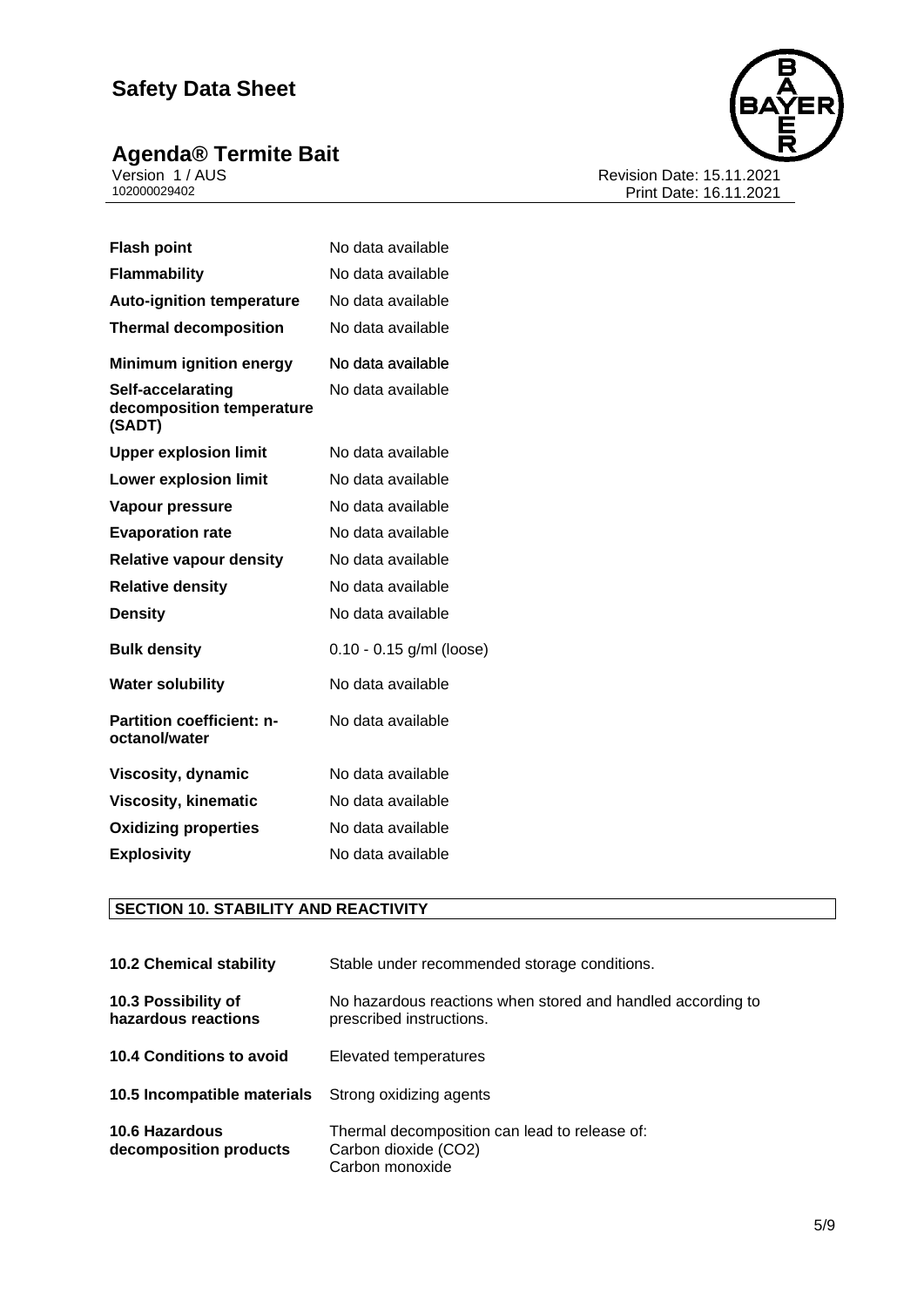### **Agenda® Termite Bait 6/9**





Version 1 / AUS<br>102000029402<br>Print Date: 16.11.2021 Print Date: 16.11.2021

#### **SECTION 11. TOXICOLOGICAL INFORMATION**

#### **11.1 Information on toxicological effects**

#### **Assessment mutagenicity**

The active ingredient did not show mutagenic effects in animal experiments.

#### **Assessment carcinogenicity**

The active ingredient did not show carcinogenic effects in animal experiments.

#### **Assessment toxicity to reproduction**

No experimental evidence available of harmful effects on fertility.

#### **Aspiration hazard**

Based on available data, the classification criteria are not met.

#### **Early onset symptoms related to exposure** Refer to Section 4

#### **Delayed health effects from exposure** Refer to Section 11

**Exposure levels and health effects** Refer to Section 4

#### **Interactive effects** Not known

**When specific chemical data is not available** Not applicable

#### **Mixture of chemicals** Refer to Section 2.1

#### **Further information**

No further toxicological information is available.

#### **SECTION 12. ECOLOGICAL INFORMATION**

#### **12.1 Toxicity**

| <b>Toxicity to fish</b>                             | No data available |
|-----------------------------------------------------|-------------------|
| <b>Chronic toxicity to fish</b>                     | No data available |
| <b>Toxicity to aquatic</b><br>invertebrates         | No data available |
| <b>Chronic toxicity to aquatic</b><br>invertebrates | No data available |
| <b>Toxicity to aquatic plants</b>                   | No data available |
| <b>Toxicity to bacteria</b>                         | No data available |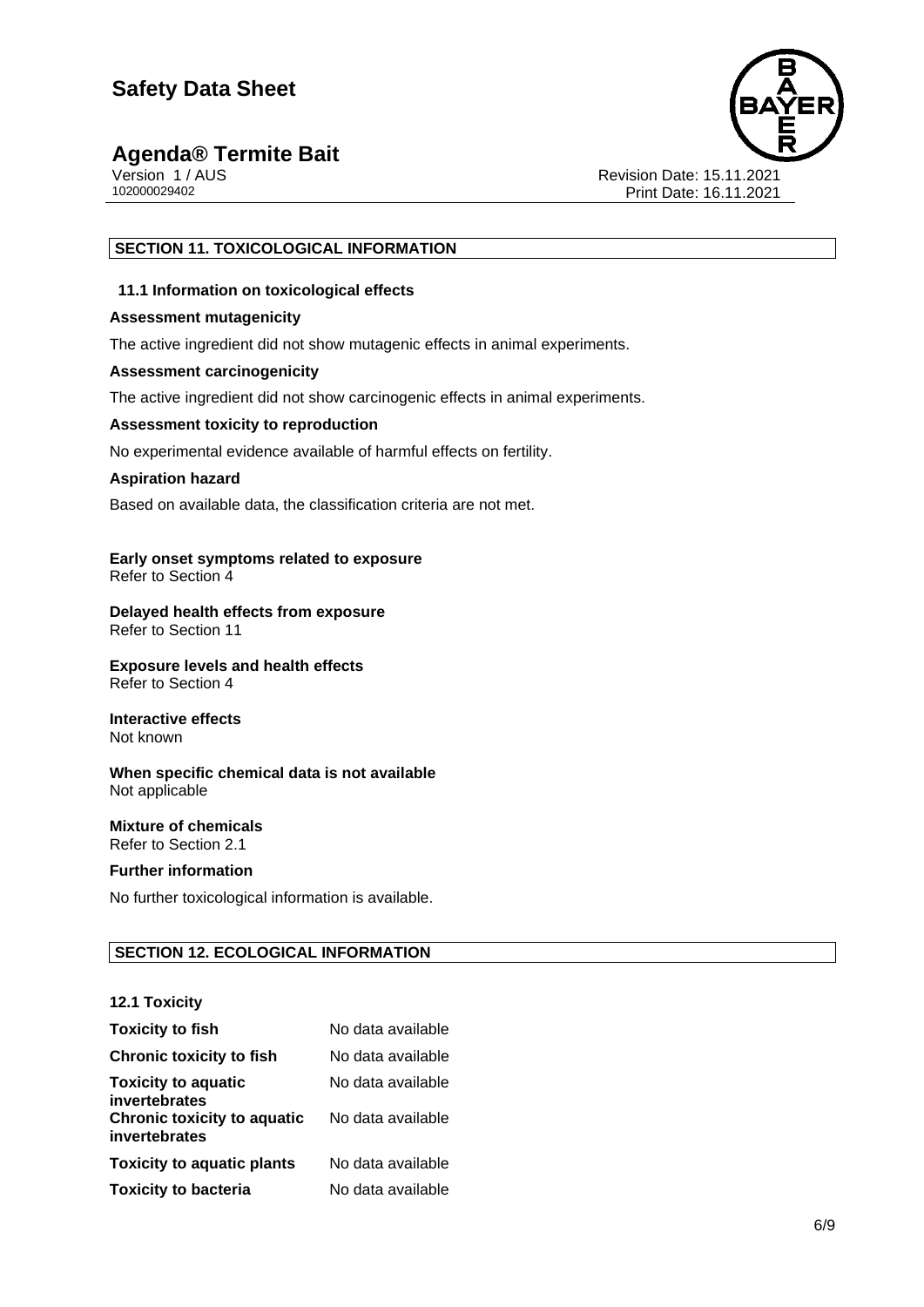

### **Agenda® Termite Bait 7/9**

Version 1 / AUS<br>102000029402<br>Print Date: 16.11.2021 Print Date: 16.11.2021

| Toxicity to other organisms No data available |                                                                                                  |  |
|-----------------------------------------------|--------------------------------------------------------------------------------------------------|--|
| 12.2 Persistence and degradability            |                                                                                                  |  |
| <b>Biodegradability</b>                       | No data available                                                                                |  |
| 12.3 Bioaccumulative potential                |                                                                                                  |  |
| <b>Bioaccumulation</b>                        | No data available                                                                                |  |
| 12.4 Mobility in soil                         |                                                                                                  |  |
| <b>Mobility in soil</b>                       | No data available                                                                                |  |
| 12.5 Other adverse effects                    |                                                                                                  |  |
| <b>Additional ecological</b><br>information   | Harmful to aquatic organisms, may cause long-term adverse effects in<br>the aquatic environment. |  |

#### **SECTION 13. DISPOSAL CONSIDERATIONS**

Empty containers and product should not be burnt. Dispose of waste product through a reputable waste contractor.

#### **SECTION 14. TRANSPORT INFORMATION**

According to national and international transport regulations not classified as dangerous goods.

#### **SECTION 15. REGULATORY INFORMATION**

Registered according to the Agricultural and Veterinary Chemicals Code Act 1994

Australian Pesticides and Veterinary Medicines Authority approval number: 80025

#### **SUSMP classification (Poison Schedule)**

Exempt (Standard for the Uniform Scheduling of Medicines and Poisons)

#### **SECTION 16. OTHER INFORMATION**

**Trademark information** Agenda® is a Registered Trademark of the Bayer Group.

#### **Abbreviations and acronyms**

| <b>ADN</b> | European Agreement concerning the International Carriage of Dangerous Goods by<br><b>Inland Waterways</b> |
|------------|-----------------------------------------------------------------------------------------------------------|
| ADR.       | European Agreement concerning the International Carriage of Dangerous Goods by                            |
|            | Road                                                                                                      |
| ATE.       | Acute toxicity estimate                                                                                   |
| AU OEL     | Australia. OELs. (Adopted National Exposure Standards for Atmospheric                                     |
|            | Contaminants in the Occupational Environment)                                                             |
| CAS-Nr.    | <b>Chemical Abstracts Service number</b>                                                                  |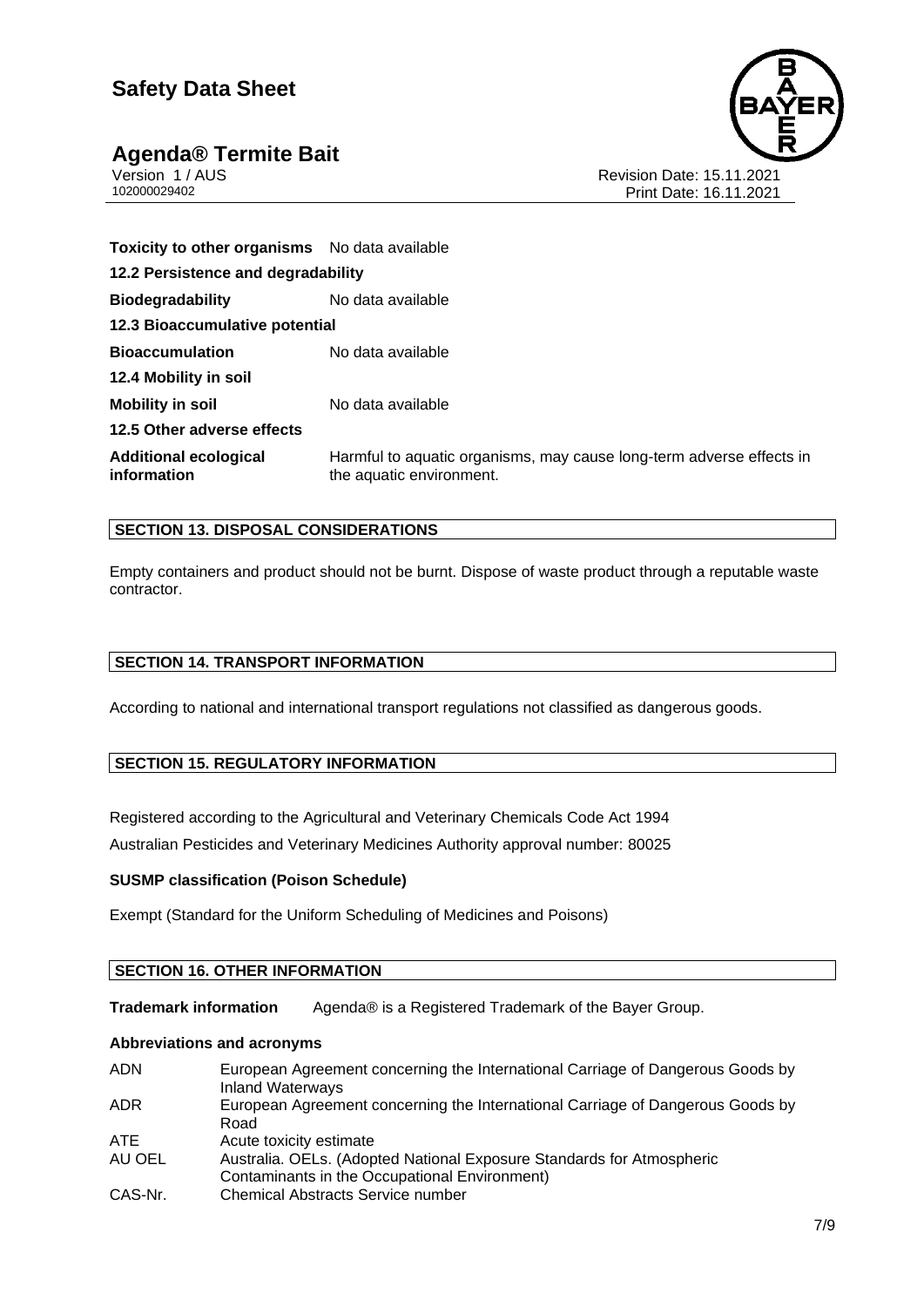# **Agenda® Termite Bait** Version 1/AUS

Version 1 / AUS<br>102000029402<br>Print Date: 16.11.2021 Print Date: 16.11.2021

| <b>CEILING</b> | Ceiling Limit Value                                                                       |
|----------------|-------------------------------------------------------------------------------------------|
| Conc.          | Concentration                                                                             |
| EC-No.         | European community number                                                                 |
| ECx            | Effective concentration to x %                                                            |
| <b>EINECS</b>  | European inventory of existing commercial substances                                      |
| <b>ELINCS</b>  | European list of notified chemical substances                                             |
| EN             | European Standard                                                                         |
| <b>EU</b>      | European Union                                                                            |
| IATA           | International Air Transport Association                                                   |
| <b>IBC</b>     | International Code for the Construction and Equipment of Ships Carrying Dangerous         |
|                | Chemicals in Bulk (IBC Code)                                                              |
| ICx            | Inhibition concentration to x %                                                           |
| <b>IMDG</b>    | <b>International Maritime Dangerous Goods</b>                                             |
| <b>LCx</b>     | Lethal concentration to x %                                                               |
| <b>LDx</b>     | Lethal dose to x %                                                                        |
| LOEC/LOEL      | Lowest observed effect concentration/level                                                |
| <b>MARPOL</b>  | MARPOL: International Convention for the prevention of marine pollution from ships        |
| N.O.S.         | Not otherwise specified                                                                   |
| NOEC/NOEL      | No observed effect concentration/level                                                    |
| <b>OECD</b>    | Organization for Economic Co-operation and Development                                    |
| OES BCS        | OES BCS: Internal Bayer AG, Crop Science Division "Occupational Exposure                  |
|                | Standard"                                                                                 |
| <b>PEAK</b>    | PEAK: Exposure Standard - Peak means a maximum or peak airborne concentration             |
|                | of a particular substance determined over the shortest analytically practicable period of |
|                | time which does not exceed 15 minutes.                                                    |
| <b>RID</b>     | Regulations concerning the International Carriage of Dangerous Goods by Rail              |
| <b>SK-SEN</b>  | Skin sensitiser                                                                           |
| SKIN_DES       | SKIN_DES: Skin notation: Absorption through the skin may be a significant source of       |
|                | exposure.                                                                                 |
| <b>STEL</b>    | STEL: Exposure standard - short term exposure limit (STEL): A 15 minute TWA               |
|                | exposure which should not be exceeded at any time during a working day even if the        |
|                | eight-hour TWA average is within the TWA exposure standard. Exposures at the STEL         |
|                | should not be longer than 15 minutes and should not be repeated more than four times      |
|                | per day. There should be at least 60 minutes between successive exposures at the          |
|                | STEL.                                                                                     |
| <b>TWA</b>     | TWA: Exposure standard - time-weighted average (TWA): The average airborne                |
|                | concentration of a particular substance when calculated over a normal eight-hour          |
|                | working day, for a five-day working week.                                                 |
| <b>TWA</b>     | Time weighted average                                                                     |
| <b>UN</b>      | <b>United Nations</b>                                                                     |
| <b>WHO</b>     | World health organisation                                                                 |

This SDS summarises our best knowledge of the health and safety hazard information of the product and how to safely handle and use the product in the workplace. Each user should read this SDS and consider the information in the context of how the product will be handled and used in the workplace including in conjunction with other products.

If clarification or further information is needed to ensure that an appropriate risk assessment can be made, the user should contact this company.

Our responsibility for products sold is subject to our standard terms and conditions, a copy of which is sent to our customers and is also available on request.